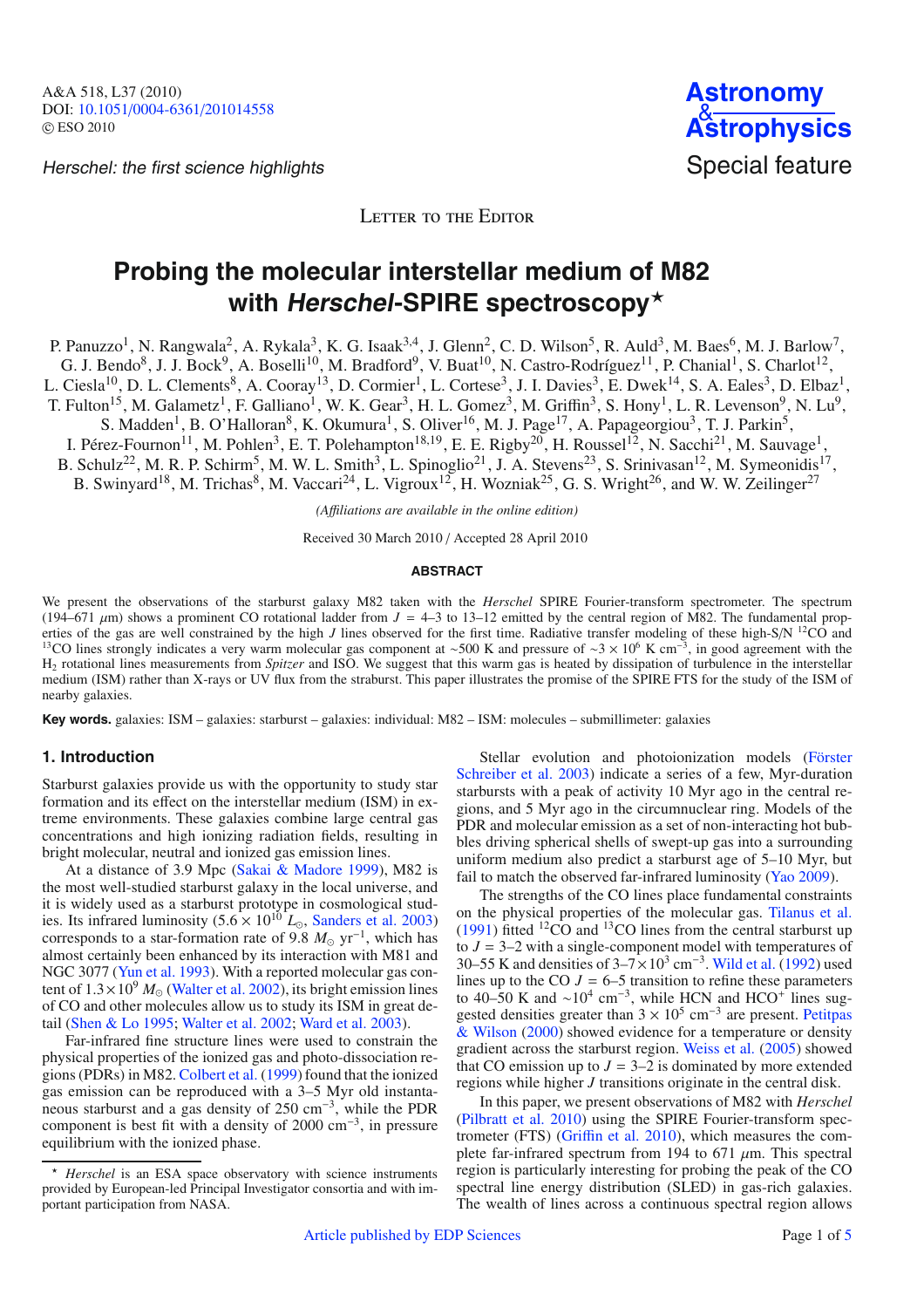<span id="page-1-1"></span>

[Fig. 1.](http://dexter.edpsciences.org/applet.php?DOI=10.1051/0004-6361/201014558&pdf_id=1) Apodized spectrum of M82 corresponding to a 43".4 beam, where red and blue lines represent data from the long- and the shortwavelength FTS bands respectively. Filled circles show SPIRE fluxes measured in the same beam.

for unprecedented precision in modeling the physical and chemical properties of the molecular ISM. Here, we focus on the measurement and analysis of the CO rotational transitions from the central starburst in M82.

## <span id="page-1-4"></span>**2. Observations and data reduction**

The galaxy M82 was observed by the SPIRE FTS in the high spectral resolution (*FWHM* = 0.048 cm<sup>-1</sup>), point-source mode, on 2009 September 21 as a performance verification target. The total integration time was 1332 s. The data were processed and calibrated as described in [Swinyard et al.](#page-3-15) [\(2010](#page-3-15)). Only data from the central detectors in the two FTS bands are presented here.

The beam size of the FTS bolometers varies with wavelength across the individual bands (see [Swinyard et al. 2010](#page-3-15)), and the spatial extent of the M82 central starburst is comparable to the beam size (mean  $FWHM \sim 19''$  and 35" for the short- and the long-wavelength bands respectively). For a proper comparison with models, the spectrum must be scaled appropriately to a single beam size by a source-beam coupling factor  $(\eta_c(v))$ . This factor was obtained by convolving the M82 SPIRE photometer map at 250 μm [\(Roussel et al. 2010\)](#page-3-16), which has a beam *FWHM* of 18". 1 (Griffi[n et al. 2010\)](#page-3-14), with appropriate Gaussian profiles to reproduce the light distribution as seen by FTS bolometers at different beam sizes. The value of  $\eta_c(v)$  is then given by the ratio of the beam-integrated flux density of the map convolved to the beam size corresponding to the given frequency  $(v)$  to the beam-integrated flux density of the map with the largest beam size  $(43\rlap.{''}4)$ ; its values goes from 1 to 0.42. This implicitly assumes that the dust and CO emission distributions within the beam are the same at all frequencies.

<span id="page-1-0"></span>We opted to use the extended-source calibrated<sup>[1](#page-1-0)</sup> spectrum because the point-source calibration was more noisy and suffered from significant uncertainties below 600 GHz. We found, however, that the extended-source calibrated spectrum corrected for source-beam coupling is around a factor of 2 fainter than photometry for the same beam. We thus scaled the spectrum to match the photometry in the three bands by applying a single constant scaling factor for the short-wavelength band and a factor with a linear dependence on frequency for the longwavelength band. The resulting spectrum is shown in Fig. [1](#page-1-1) (for clarity, we show the spectrum apodized using the extended

<span id="page-1-3"></span><span id="page-1-2"></span>

[Fig. 2.](http://dexter.edpsciences.org/applet.php?DOI=10.1051/0004-6361/201014558&pdf_id=2) <sup>12</sup>CO SLED for M82 for a 43".4 beam as measured in this work (open squares) with  $1\sigma$  statistical error bars. [Ward et al.](#page-3-5) [\(2003\)](#page-3-5) ground based data are shown by open circles.

**Table 1.** Measured fluxes of detected emission lines.

| Transition name                                         | Frequency   | Flux                          |                               |
|---------------------------------------------------------|-------------|-------------------------------|-------------------------------|
|                                                         | (rest, GHz) | $(10^3 \text{ Jy km s}^{-1})$ | $(10^{-16} \text{ W m}^{-2})$ |
| <sup>12</sup> CO $J = 4-3$                              | 461.041     | $74.1 \pm 2.2$                | $11.32 \pm 0.33$              |
| <sup>12</sup> CO $J = 5-4$                              | 576.268     | $80.9 \pm 2.3$                | $15.53 \pm 0.45$              |
| <sup>12</sup> CO $J = 6-5$                              | 691.473     | $74.0 \pm 2.0$                | $17.04 \pm 0.46$              |
| ${}^{12}CO$ J = 7–6                                     | 806.652     | $77.7 \pm 3.1$                | $20.89 \pm 0.84$              |
| <sup>12</sup> CO $J = 8-7$                              | 921.800     | $60.7 \pm 2.1$                | $18.64 \pm 0.65$              |
| <sup>12</sup> CO $J = 9-8$                              | 1036.912    | $50.5 \pm 2.3$                | $17.44 \pm 0.79$              |
| <sup>12</sup> CO $J = 10-9$                             | 1151.985    | $32.6 \pm 1.3$                | $12.51 \pm 0.50$              |
| <sup>12</sup> CO $J = 11-10$                            | 1267.014    | $21.9 \pm 1.5$                | $9.28 \pm 0.63$               |
| <sup>12</sup> CO $J = 12-11$                            | 1381.995    | $14.0 \pm 1.2$                | $6.44 \pm 0.57$               |
| <sup>12</sup> CO $J = 13-12$                            | 1496.922    | $7.1 \pm 1.9$                 | $3.53 \pm 0.93$               |
| <sup>13</sup> CO $J = 5-4$                              | 550.926     | $5.3 \pm 0.7$                 | $0.98 \pm 0.12$               |
| <sup>13</sup> CO $J = 7-6$                              | 771.184     | $3.2 \pm 0.6$                 | $0.81 \pm 0.16$               |
| ${}^{13}CO J = 8-7$                                     | 881.273     | $2.3 \pm 0.7$                 | $0.68 \pm 0.22$               |
| $HCN J = 6-5$                                           | 531.716     | $2.9 \pm 0.7$                 | $0.52 \pm 0.12$               |
| $[CH^3P_1 \rightarrow {}^3P_0$                          | 492.161     | $20.6 \pm 1.6$                | $3.38 \pm 0.26$               |
| $[CI]^3P_2 \rightarrow {}^3P_1$                         | 809.342     | $43.2 \pm 0.9$                | $11.66 \pm 0.25$              |
| $[N\,\text{II}]$ <sup>3</sup> $P_1 \rightarrow {}^3P_0$ | 1462.000    | $124.1 \pm 5.8$               | $60.51 \pm 2.85$              |

**Notes.** Errors are  $1\sigma$  only from line fitting procedure, not including other uncertainties (see text). The <sup>13</sup>CO  $J = 6-5$  line is missing due to fringing.

Norton-Beer function 1.5 from [Naylor & Tahic 2007\)](#page-3-17); we note that the short- and long-wavelength bands match very smoothly.

Line fluxes were recovered from the calibrated unapodized spectrum using a custom-written tool. It first subtracts the underlying continuum using a grey-body fit, then it removes any remaining large-scale ripples using a polynomial function. Emission lines were extracted by fitting sinc-convolved Gaussian line profiles. The strongest line is fitted first and then subtracted, with the process repeated until no line is found above a pre-set discrimination level. The integrated line fluxes were obtained by calculating the area under the fit. Table [1](#page-1-2) lists the line fluxes and their  $1\sigma$  uncertainties derived from the fitting procedure. In addition to the reported uncertainties we should include the following contributions: (i) the uncertainty in the estimation of the source-beam coupling factor due to the uncertainty in the beam profile and the assumption of identical distributions for dust and CO emission; and (ii) the uncertainty involved in the scaling the spectrum to match the photometric data, and in the measurement of photometric data. We conservatively suggest an uncertainty of ∼30% for the line fluxes due to the above factors.

Figure [2](#page-1-3) shows the <sup>12</sup>CO SLED, which peaks at the  $J = 7-6$ line. In the same plot, we draw ground-based data compiled by [Ward et al.](#page-3-5) [\(2003\)](#page-3-5) (W03 hereafter). These data were measured with a smaller beam size, but were given for two observed lobes. In the plot we used the sum of the fluxes measured in the two lobes (which have a small overlap, but fit within the 43". 4 beam).

<sup>&</sup>lt;sup>1</sup> Extended-source flux calibration is derived from telescope emission measurements, while the point-source flux calibration is based on observations of known astronomical point sources.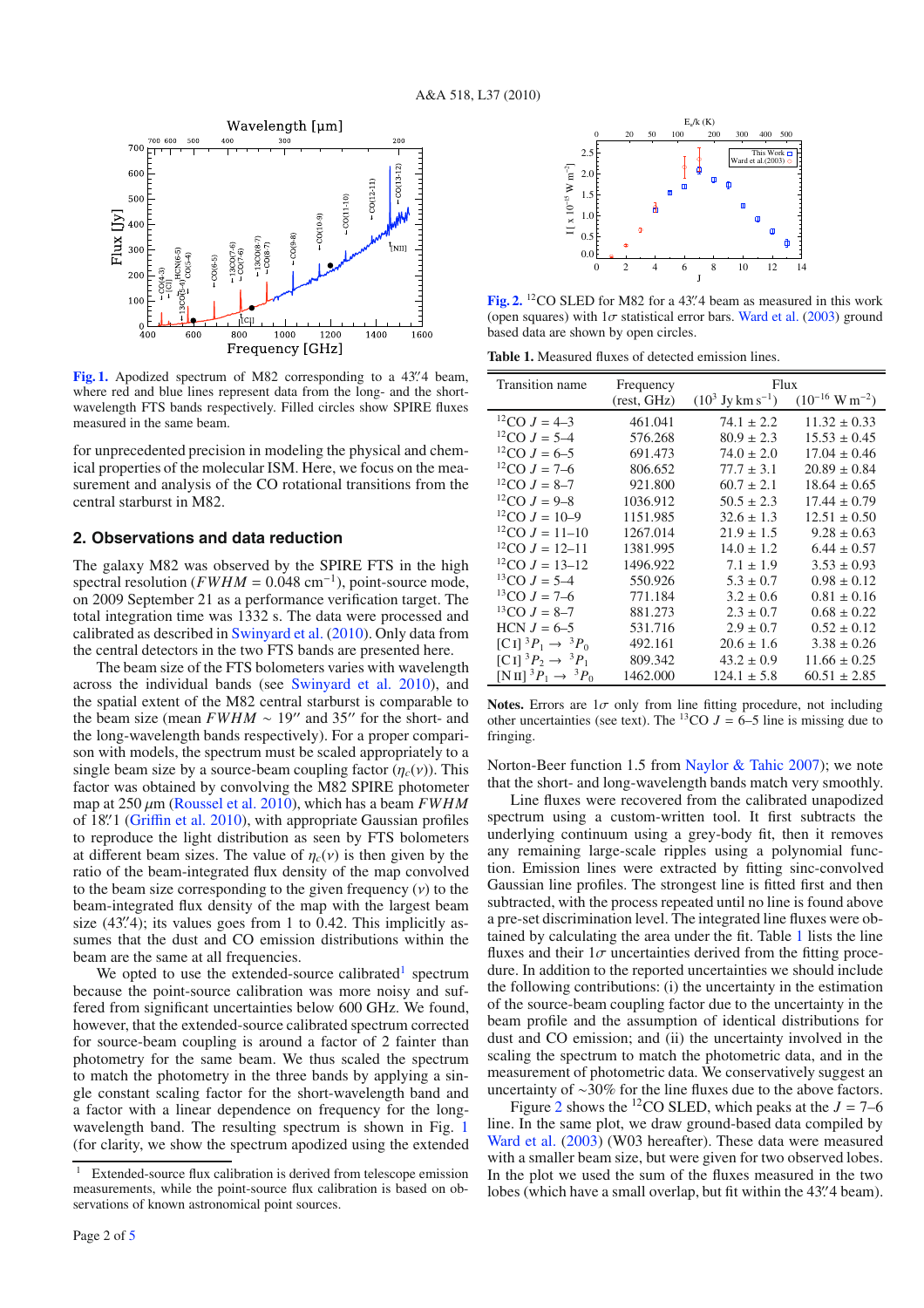<span id="page-2-0"></span>

<span id="page-2-1"></span>**[Fig. 3.](http://dexter.edpsciences.org/applet.php?DOI=10.1051/0004-6361/201014558&pdf_id=3)** *Left panel*: likelihood distributions of kinetic temperature, density, CO column density and pressure. *Right panel*: likelihood contour plot of temperature and density. Dashed lines show constant pressure (Log<sub>10</sub> *P* (K cm<sup>-3</sup>)) relations.



**[Fig. 4.](http://dexter.edpsciences.org/applet.php?DOI=10.1051/0004-6361/201014558&pdf_id=4)** Comparing the highest likelihood model (dotted line) with our CO line intensities. The model shown by a dashed line was obtained by using only  $J \ge 7-6$  CO lines. The W03 data are shown by open circles. The inset highlights the deviations from models at the lower *J* end.

### **3. Radiative transfer modeling**

We used RADEX [\(van der Tak et al. 2007](#page-3-18)), a non-LTE code that computes the intensities of molecular lines by iteratively solving for statistical equilibrium using an escape-probability formalism assuming a uniform expanding sphere, to model the CO line intensities. The main inputs to RADEX are the gas density  $(n_{\text{H}_2})$ , the kinetic temperature  $(T_{kin})$ , and the CO column density per unit line width  $(N({}^{12}CO)/\Delta v)$ . We ran the code for a large parameter grid in  $T_{\text{kin}}$  (20–1000 K),  $n_{\text{H}_2}$  (10<sup>2</sup>–10<sup>6</sup> cm<sup>-3</sup>),  $N(^{12}CO)$  $(10^{15}-10^{18} \text{ cm}^{-2})$ , and  $N(^{13} \text{CO})$   $(10^{15}-10^{17} \text{ cm}^{-2})$ . From this grid of models, we generated likelihood distributions by adapting the method described in W03, for  $T_{kin}$ ,  $n_{\text{H}_2}$ ,  $N(^{12}\text{CO})$ ,  $N(^{13}\text{CO})$ , and pressure by comparing the RADEX and observed line fluxes.

To avoid any non-physical situation we applied two priors in this analysis following W03. The first one limits the  ${}^{12}CO$ column density in a way that the total mass of the molecular gas producing the CO lines cannot exceed the dynamical mass of the galaxy according to the following relation:

$$
N(^{12}\text{CO}) < \frac{M_{\text{dyn}}x_{\text{CO}}}{\mu m_{\text{H}_2}} \frac{1}{\pi R_d^2} = 2.3 \times 10^{20} \text{ cm}^{-2} \,,\tag{1}
$$

where the dynamical mass of the disk  $M_{dyn} = 2.4 \times 10^9$   $M_{\odot}$ , the radius of the disk  $R_d = 250$  pc, the abundance of CO relative to H<sub>2</sub>,  $x_{\text{CO}} = 3 \times 10^{-4}$  (W03), and  $\mu = 1.4$  is the mean molecular weight in units of  $m_{\text{H}_2}$ . The second prior limits the column length to be less than that of the entire molecular region according to  $\frac{N(CO)}{n(H_2)x_{CO}}$  < 1.54 × 10<sup>21</sup> cm. In this analysis we used all the <sup>12</sup>CO and  $^{13}$  $^{13}$  $^{13}$ CO lines in Table 1 along with their  $1\sigma$  statistical errors. It was necessary to add 20% and 10% uncertainties for the CO  $J \leq$ 8–7 and *J* > 8–7 lines, respectively, to avoid un-physically narrow and noisy distributions (consistent with the additional 30% line flux uncertainty estimate in Sect. [2\)](#page-1-4). The resulting distributions are shown in Fig. [3](#page-2-0) for each variable, marginalizing over the other variables. The modeling only depends on the relative line fluxes, therefore the results will not be affected by the uncertainties in the absolute flux calibration.

#### **4. Results and discussion**

We found that the highest likelihood model (dotted line in Fig. [4\)](#page-2-1) provides a good fit to our data (open squares), in particular for the higher *J* lines ( $J \ge 7-6$ ). The likelihood contour plot of temperature and density in Fig. [3](#page-2-0) (last panel) strongly indicates that the observed emission is coming from very warm gas with a kinetic temperature of ~540 K and a pressure of ~3 × 10<sup>6</sup> K cm<sup>−3</sup>. The detailed physical characteristics of the warm gas are listed in Table [2,](#page-3-19) which are obtained from the likelihood distributions shown in Fig. [3.](#page-2-0)

The ISM of this galaxy has been well-studied using groundbased observations – in particular the lowest-lying CO rotational lines that provide constraints on the physical state of the cold molecular gas. Several studies from ground-based CO observations, including W03, have identified cold gas at ∼30 K. We show W03 data (open circles) over-plotted in Fig. [4.](#page-2-1) From  $J \leq 7-6$  lines, W03 deduced the presence of a warm component, in agreement with our finding, but with different temperature, mass and density. Having observations up to  $J = 13-12$  enables a much better constraint to be placed on these parameters than is possible from the lower *J* lines. A colder gas component is also consistent with the deviation of our lower *J* lines, especially CO  $J = 4-3$ , from our highest-likelihood model. If we use only the higher-*J* lines ( $J \geq 7-6$ ) in our likelihood analysis, we get a model in better agreement with these lines while underpredicting the lower-*J* lines, supporting the hypothesis of a contribution of the colder component to those lines.

Assuming  $x_{\text{CO}}$  of  $3 \times 10^{-4}$  and an intrinsic line width of 180 km s−<sup>1</sup> (W03), and using our beam-averaged CO column density we find the mass of warm gas to be  $1.2 \times 10^7$   $M_{\odot}$  within a beam area of about 2140 square arcseconds, likely covering most of the molecular emission from the galaxy. Using the mass of the cold gas from W03 we find a ratio of cold gas to the SPIREobserved warm gas mass of ∼3. The best-fitting model predicts the optical depth for the CO lines, which peaks at a value of 1.7 for  $\hat{J} = 6-5$ , and then drops to approximately 10<sup>-2</sup> for  $J = 13-$ 12.

Mid-IR  $H_2$  rotational lines are optically-thin and easily thermalized, so they provide an independent constraint on the mass of warm gas. Several transitions have been studied with ISO [\(Rigopoulou et al. 2002](#page-3-20)) and *Spitzer* [\(Beirão et al. 2008\)](#page-3-21). Both studies agree that the S(1) to S(2) line ratio suggests  $T \sim 500$  K (assuming an ortho-to-para ratio of 3), in excellent agreement with our temperature. Using the *Spitzer* measurement of S(1) line flux corrected for our larger beam we calculate a mass of ∼2×10<sup>6</sup> *M*<sub>⊙</sub>. Given the uncertainty on *x*<sub>CO</sub>, and considerable extinction ( $\tau_{\text{dust}} \geq 1.5$ ; from dust models of [Laor & Draine](#page-3-22) [\(1993\)](#page-3-22) extrapolated to our wavelengths) of the S(1) line, we find it to be consistent with our mass range.

Our inferred thermal pressure  $(3 \times 10^6 \text{ K cm}^{-3})$  is comparable to both that of the M 82 atomic gas as probed by the CII and OI transitions [\(Kaufman et al. 1999;](#page-3-23) [Lord et al. 1995\)](#page-3-24), and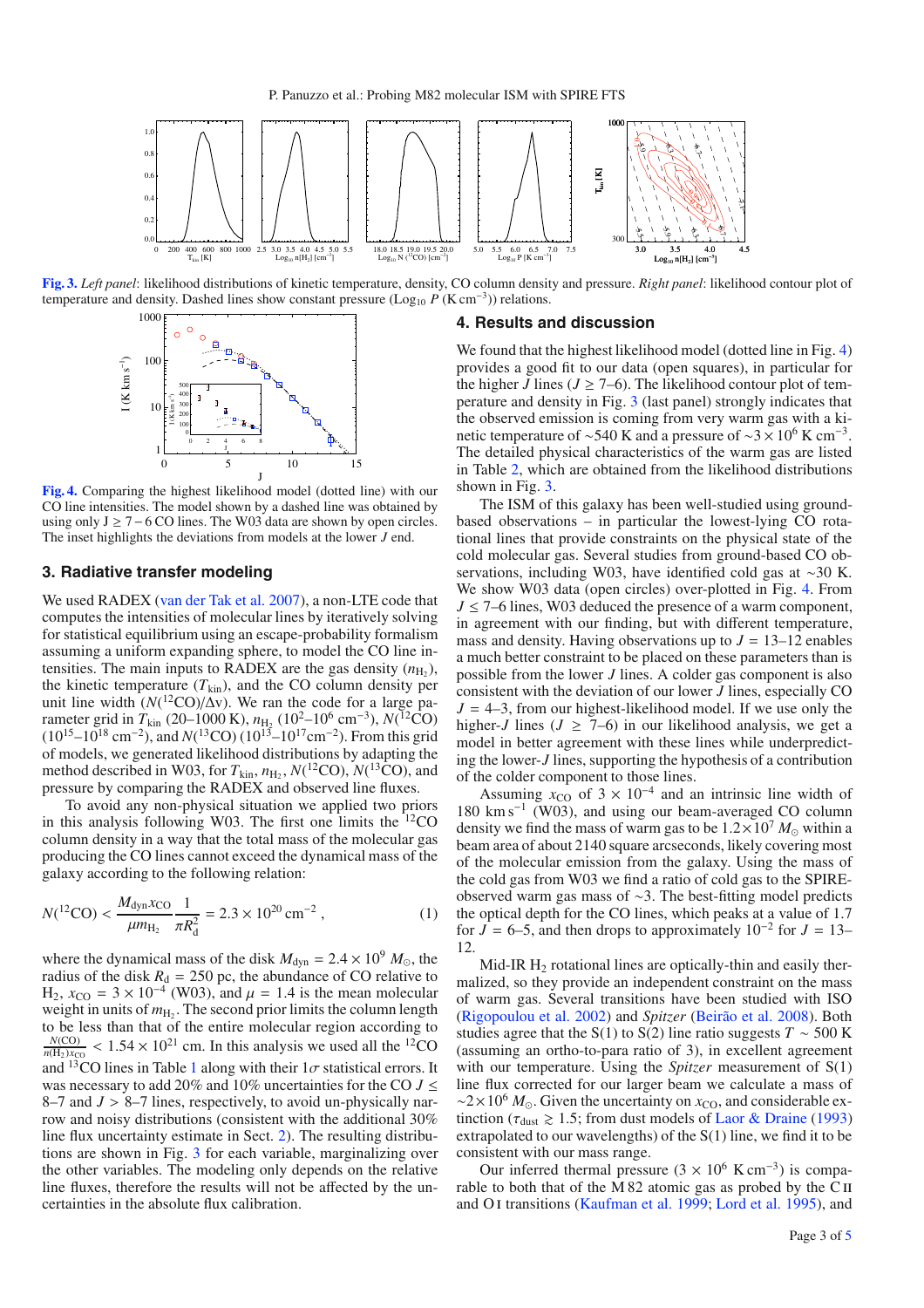<span id="page-3-19"></span>**Table 2.** Model results and their uncertainties for the warm gas.

| Quantity                                                   | Most probable value | $Range^{\dagger}$ |
|------------------------------------------------------------|---------------------|-------------------|
| $T_{\text{kin}}\left(\text{K}\right)$                      | 545                 | $350 - 825$       |
| $Log_{10} n(H_2)$ (cm <sup>-3</sup> )                      | 3.7                 | $3.0 - 4.1$       |
| $Log10N(^{12}CO)$ (cm <sup>-2</sup> )                      | 19.0                | $18.5 - 19.8$     |
| $Log_{10} \Phi_A N(^{12}CO)^{\dagger}$ (cm <sup>-2</sup> ) | 17.4                | $17.2 - 17.9$     |
| $N(^{12}CO)/N(^{13}CO)$                                    | 20                  | $15 - 37$         |
| $\text{Log}_{10}P$ (K cm <sup>-3</sup> )                   | 6.4                 | $5.8 - 6.7$       |
| $M_{\rm gas}$ (×10 <sup>7</sup> $M_{\odot}$ )              | 12                  | $0.7 - 3.6$       |

**Notes.** (†) Ranges are for 95% confidence intervals; (††) Beam averaged column density where  $\Phi_A$  is an area filling factor.

the UV-shielded dense gas [\(Naylor et al. 2010\)](#page-3-25), although this does not imply pressure equilibrium between the phases. Our warm-component mass is also similar to the  $9 \times 10^6$   $M_{\odot}$  inferred from the photodissociation region (PDR) analysis based on the atomic gas lines [\(Kaufman et al. 1999\)](#page-3-23). However, the CO emission in the warm molecular gas likely does not arise from PDRs. This is because we measure CO transitions that are much more luminous than predicted by the PDR models. These models require an extremely high density PDR  $(n > 10^5)$  to reproduce the  $J = 6-5$  and 7–6 intensities, a condition which is clearly ruled out by the atomic lines and their ratio to the far-IR flux.

At a temperature of about 500 K,  $H_2$  will be the dominant coolant compared to CO. This is evident from the observed  $H<sub>2</sub>$  line luminosities, and agrees with the model predictions [\(Neufeld et al. 1995](#page-3-26); [Le Bourlot et al. 1998\)](#page-3-27). The models predict  $H_2$  cooling of ~10<sup>-22.6</sup> ergs s<sup>-1</sup> per molecule for the temperature and density of SPIRE-observed warm gas. This implies a total molecular gas cooling of about 2.6  $L_0/M_{\odot}$ ; i.e.,  $1.2 \times 10^7$   $M_{\odot}$  of gas will radiate about  $3 \times 10^7 L_{\odot}$  in H<sub>2</sub> lines, in good agreement with the value derived from ISO and *Spitzer* data.

What is the heating source of this warm molecular gas? Hard X-rays from an AGN have the potential for heating molecular gas in an XDR [\(Maloney et al. 1996](#page-3-28)), but there is no strong evidence for an AGN in M82 [\(Strickland & Heckman](#page-3-29) [2007](#page-3-29)). Moreover, with a strong XDR component, such as seen in Mrk231 [\(van der Werf et al. 2010](#page-3-30)), the SLED becomes flat at high *J* instead of decreasing as in M82. Another scenario is heating via the enhanced cosmic ray density generated by t[he high supernova rate in the nuclear starburst \(](#page-3-31)Suchkov et al. [1993](#page-3-31)). With a cosmic ray energy deposition rate of 3.5–  $12 \times 10^{-16}$  eV s<sup>-1</sup> per H<sub>2</sub> [molecule in the Galaxy \(](#page-3-32)Goldsmith & Langer [1978;](#page-3-32) [van Dishoeck, & Black 1986\)](#page-3-33), the energy input per mass in M82 is 0.09 to 0.3  $L_0/M_0$ , too low to match the observed cooling.

A second possibility is heating from the dissipation of turbulence [\(Falgarone & Puget 1995;](#page-3-34) [Mac Low 1999](#page-3-35); [Pan & Padoan](#page-3-36) [2009](#page-3-36)). Using a velocity gradient of 35 km s<sup>-1</sup> pc<sup>-1</sup> computed from our best fit RADEX model and a typical sizescale (or Jeans length) between 0.3 to 1.6 pc in the expression for turbulent heating per unit mass from [Bradford et al.](#page-3-37) [\(2005](#page-3-37)), we can match the observed cooling of 2.6  $L_{\odot}/M_{\odot}$ . Our velocity gradient is large, particularly when compared with the few km s<sup>−1</sup> velocity spread found on 1 pc scales in Galactic star-forming sites, but may not be unreasonable in M82 given the powerful stellar winds known to be present in the starburst.

#### **5. Conclusions**

We have presented the *Herschel*-SPIRE spectroscopic observations of the starburst galaxy M82. The spectra show a prominent CO emission-line ladder along with C<sub>I</sub> and N<sub>II</sub> lines. Radiative transfer modeling of CO lines clearly indicates a warm gas component at ∼500 K in addition to the cold (∼30 K) component derived from ground-based studies. The properties of the warm gas are strongly constrained by the high *J* lines, observed here for the first time. The temperature and mass of warm gas agree with the H<sub>2</sub> rotational lines observations from *Spitzer* and ISO. At this temperature  $H_2$  is the dominant coolant instead of CO, and we argue that turbulence from stellar winds and supernovae may be the dominant heating mechanism.

*Acknowledgements.* We are grateful to P. Maloney for his advices on radiative transfer modeling, and to the SPIRE FTS team for assistance with data reduction. SPIRE has been developed by a consortium of institutes led by Cardiff University (UK) and including Univ. Lethbridge (Canada); NAOC (China); CEA, OAMP (France); IFSI, Univ. Padua (Italy); IAC (Spain); Stockholm Observatory (Sweden); Imperial College London, RAL, UCL-MSSL, UKATC, Univ. Sussex (UK); and Caltech/JPL, IPAC, Univ. Colorado (USA). This development has been supported by national funding agencies: CSA (Canada); NAOC (China); CEA, CNES, CNRS (France); ASI (Italy); MCINN (Spain); SNSB (Sweden); STFC (UK); and NASA (USA). Additional funding support for some instrument activities has been provided by ESA.

#### **References**

- Beirão, P., Brandl, B. R., Appleton, P. N., et al. 2008, ApJ, 676, 304
- <span id="page-3-21"></span>Bradford, C. M., Stacey, G. J., Nikola, T., et al. 2005, ApJ, 623, 866
- <span id="page-3-37"></span><span id="page-3-34"></span><span id="page-3-7"></span><span id="page-3-6"></span>Colbert, J. W., Malkan, M. A., Clegg, P. E., et al. 1999, ApJ, 511, 721
- Falgarone, E., & Puget, J.-L. 1995, A&A, 293, 840
- Förster Schreiber, N. M., Genzel, R., Lutz, D., et al. 2003, ApJ, 599, 193
- Goldsmith, P. F., & Langer, W. D. 1978, ApJ, 222, 881
- Griffin, M. J., et al. 2010, A&A, 518, L3
- <span id="page-3-32"></span><span id="page-3-23"></span><span id="page-3-14"></span>Kaufman, M. J., Wolfire, M. G., Hollenbach, D. J., & Luhman, M. L. 1999, ApJ, 527, 795
- <span id="page-3-35"></span><span id="page-3-28"></span>Kaufman, M. J., Wolfire, M. G., & Hollenbach, D. J. 2006, ApJ, 644, 283 Mac Low, M.-M. 1999, ApJ, 524, 169
- Maloney, P. R., Hollenbach, D. J., & Tielens, A. G. G. M. 1996, ApJ, 466, 561
- Naylor, B. J., Bradford, C. M., Aguirre, J. E., et al. 2010, ApJ, submitted
- Naylor, D. A., & Tahic M. K. 2007, J. Opt. Soc. Am. A, 24, 3644
- <span id="page-3-26"></span><span id="page-3-25"></span><span id="page-3-22"></span><span id="page-3-17"></span>Neufeld, D. A., Lepp, S., & Melnick, G. J. 1995, ApJS, 100, 132
- <span id="page-3-27"></span>Laor, A., & Draine, B. T. 1993, ApJ, 402, 441
- Le Bourlot, J., Pineau des Forêts, G., & Flower, D. R. 1999, MNRAS, 305, 802
- Lord, S. D., Hollenbach, D. J., Colgan, S. W. J., et al. 1995, ASPC, 73, 151
- <span id="page-3-36"></span><span id="page-3-24"></span>Pan, L., & Padoan, P. 2009, ApJ, 692, 594
- Petitpas, G. R., & Wilson, C. D. 2000, ApJ, 538, L117
- <span id="page-3-20"></span><span id="page-3-13"></span><span id="page-3-11"></span>Pilbratt, G. L., et al. 2010, A&A, 518, L1
- Rigopoulou, D., Kunze, D., Lutz, D., Genzel, R., & Moorwood, A. F. M. 2002, A&A, 389, 374
- Roussel, H., et al. 2010, A&A, 518, L66
- <span id="page-3-16"></span><span id="page-3-1"></span><span id="page-3-0"></span>Sakai, S., & Madore, B. F. 1999, ApJ, 526, 599
- Sanders, D. B., Mazzarella, J. M., Kim, D.-C., Surace, J. A., & Soifer, B. T. 2003, AJ, 126, 1607
- Seaquist, E. R., Lee, S. W., & Moriarty-Schieven, G. H. 2006, ApJ, 638, 148 Shen, J., & Lo, K. Y. 1995, ApJ, 445, L99
- <span id="page-3-29"></span><span id="page-3-4"></span>
- Strickland, D. K., & Heckman, T. M. 2007, ApJ, 658, 258
- <span id="page-3-31"></span>Suchkov, A., Allen, R. J., & Heckman, T. M. 1993, ApJ, 413, 542
- Swinyard, B. G., et al. 2010, A&A, 518, L4
- <span id="page-3-18"></span><span id="page-3-15"></span><span id="page-3-9"></span>Tilanus, R. P. J., Tacconi, L. J., Sutton, E. C., et al. 1991, ApJ, 376, 500
- van der Tak, F. F. S., Black, J. H., Schöier, F. L., A&A, 468, 627
- van der Werf, P. P., et al. 2010, A&A, 518, L42
- <span id="page-3-30"></span>van Dishoeck, E. F., & Black, J. H. 1986, ApJS, 62, 109
- <span id="page-3-33"></span><span id="page-3-5"></span><span id="page-3-3"></span>Walter, F., Weiss, A., & Scoville, N. 2002, ApJ, 580, L21
- Ward, J. S., Zmuidzinas, J., Harris, A. I., et al. 2003, ApJ, 587, 171 (W03)
- Weiss, A., Walter, F., & Scoville, N. Z. 2005, A&A, 438, 533
- Wild, W., Harris, A. I., Eckart, A., et al. 1992, A&A, 265, 447
- <span id="page-3-12"></span><span id="page-3-10"></span><span id="page-3-8"></span><span id="page-3-2"></span>Yao, L. 2009, ApJ, 705, 766
- Yun, M. S., Ho, P. T. P., & Lo, K. Y. 1993, ApJ, 411, L17

Page 5 is available in the electronic edition of the journal at http://www.aanda.org